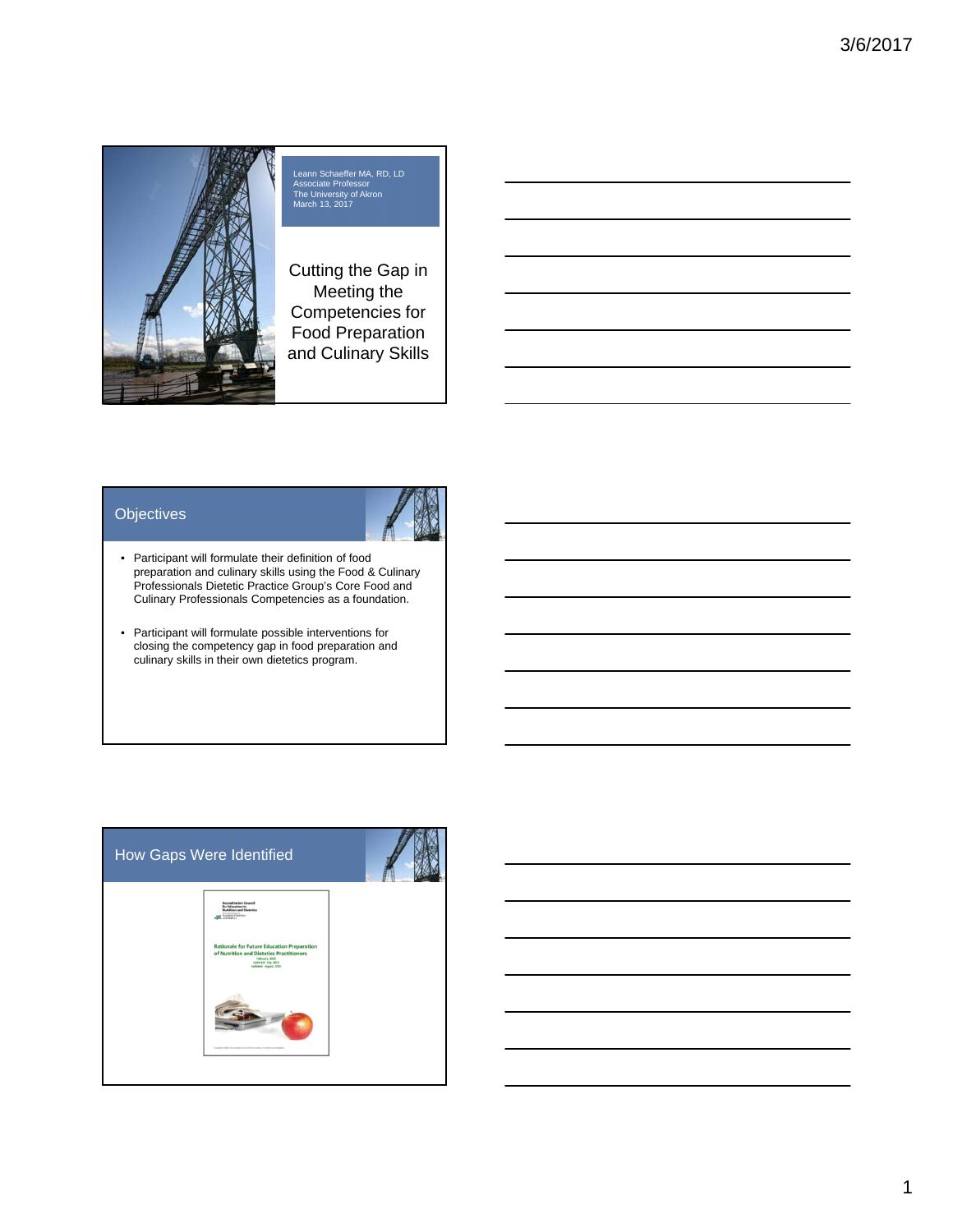#### Stakeholder Input



ACEND and a consulting group conducted 10 interviews and analysis with stakeholders to help design the questionnaire

- Healthcare administration
	- Pharmacy
	- Nursing
- Deans of allied health colleges – Employers of less traditional roles
	- Communications
	- Marketing
	- Management
- Physicians
- Educators in allied health graduate programs
- Researchers

#### Stakeholder Input



Two questionnaires were developed to collect data on 79 skills in 6 skill set categories for future practice

- Professional research and practice skills
- Teamwork and communication skills
- Clinical client care skills
- Community and population health skills
- Leadership, management and organizational skills
- Food and foodservice systems

#### Stakeholder Input



The first questionnaire

| <b>Number of Items</b> |
|------------------------|
| $\overline{7}$         |
| 26                     |
| 11                     |
| 18                     |
| 10                     |
|                        |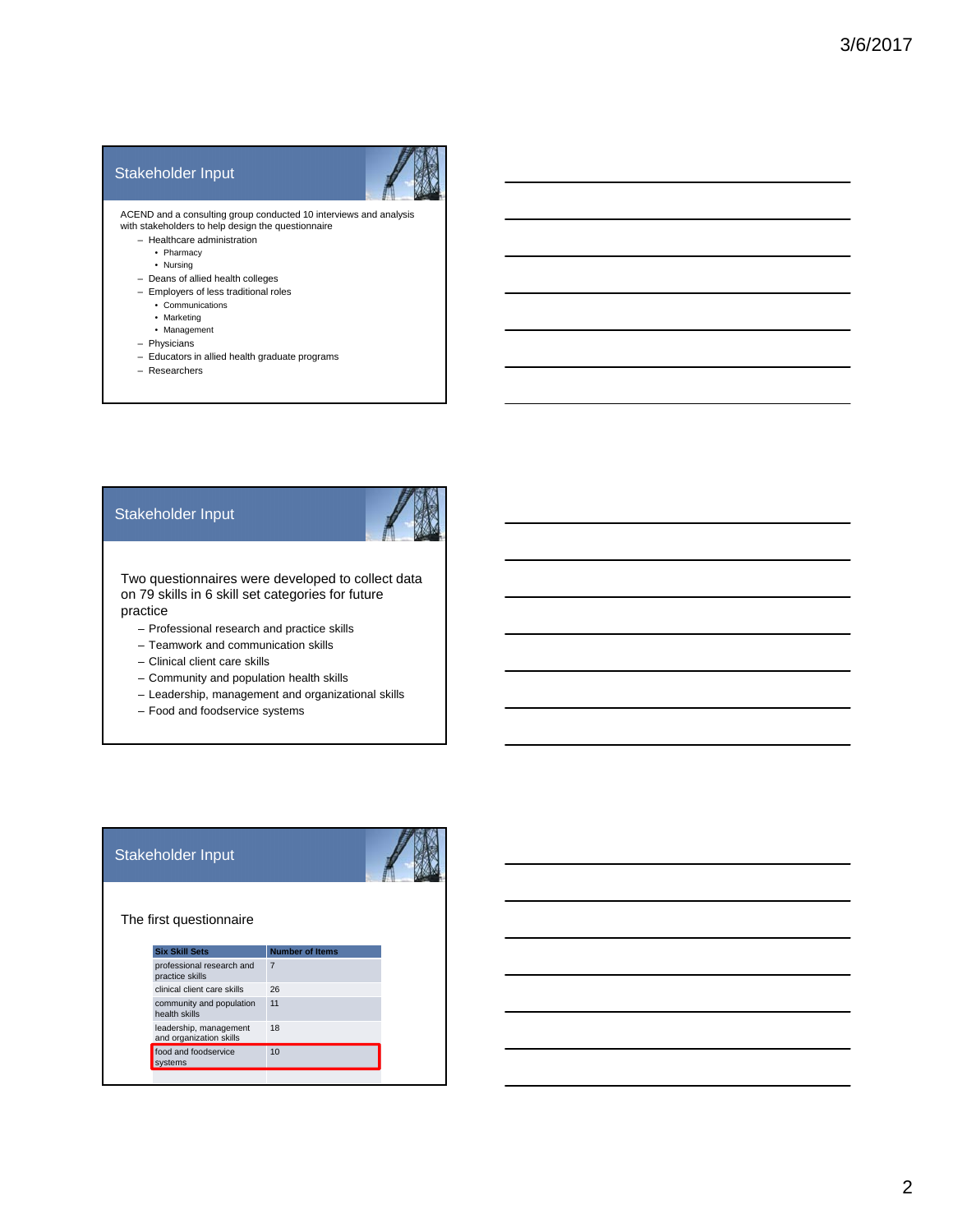#### Stakeholder Input



#### Results of the first questionnaire

- Of the 79 individual skills
	- 89% were ranked as important
- Of the 6 skill set categories
	- All were scored as important for future practice
		- teamwork and communication skills receiving the highest mean score (M=3.64)
		- leadership, management and organizational skills the lowest mean score (M=3.15)
	- Differences in means scores were found based on respondent's; – Work setting
		- Education level
		- Years of work experience

#### Stakeholder Input



#### Results of the first questionnaire

| .798<br>933 |
|-------------|
|             |
|             |
| 319         |
| 929         |
| 945         |
| 962         |
|             |

#### Employer Input



#### The second questionnaire

- collect data from employers
- How essential 69 skills for employability in nutrition and dietetics on a four-point importance scale
- Distributed with a snowball effect
- 300 employers responded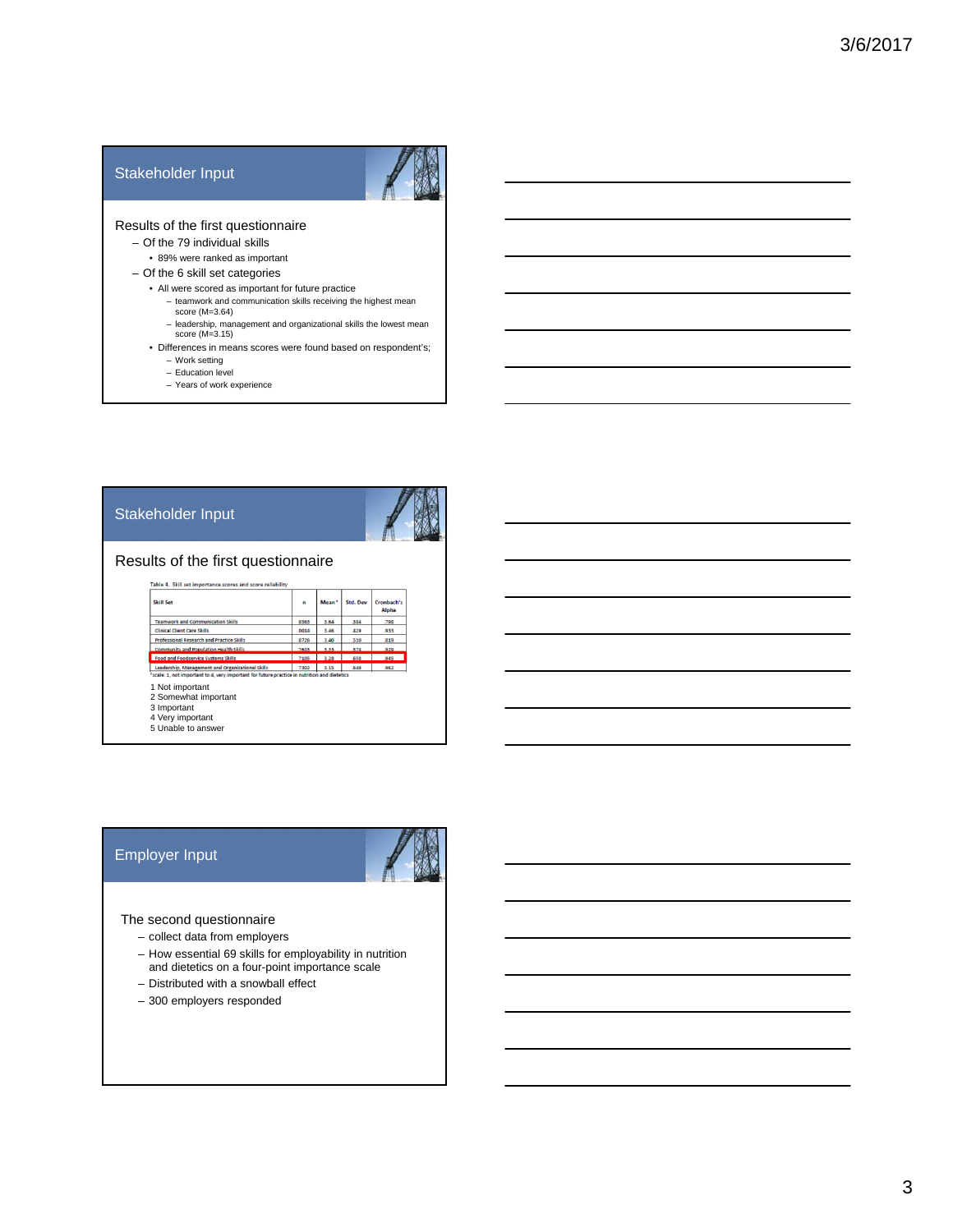#### Employer Input



#### Results of the second questionnaire

– Of the 69 individual skills

• 86% were ranked as essential

- Of the 6 skill set categories
	- All were scored as essential for employability in nutrition and dietetics
		- teamwork and communication skills receiving the highest mean score (M=3.52)
		- Community and population health skills were the lowest mean score (M=3.03)
	- Few differences were found in mean scores based on respondent's demographic information.

#### Employer Input



#### The second questionnaire

Table 8. Skill set essential scores

| <b>Skill Set</b>                                 | n   | Mean <sup>*</sup> | <b>Std. Dev</b> |
|--------------------------------------------------|-----|-------------------|-----------------|
| <b>Teamwork and Communication Skills</b>         | 259 | 3.52              | .389            |
| <b>Clinical Client Care Skills</b>               | 248 | 3.44              | .444            |
| <b>Professional Research and Practice Skills</b> | 262 | 3.25              | .465            |
| Leadership, Management and Organizational Skills | 246 | 317               | .682            |
| Food and Foodservice Systems Skills              | 243 | 3.11              | .727            |
| <b>Community and Population Health Skills</b>    | 246 | 3.03              | .661            |

1 Not Essential<br>2 Sourewhat Essential<br>3 Essential

4 Very Essential

| <b>Skill Set</b>                                    | $\mathbf{r}$ | <b>Mean</b> | Std. Dev. | Cronbach'<br>s Alpha |
|-----------------------------------------------------|--------------|-------------|-----------|----------------------|
| Teamwork and Communication Skills                   |              |             |           |                      |
| Stakeholder                                         | 8563         | 3.64        | 384       | 798                  |
| Employer                                            | 259          | 3.52        | 389       |                      |
| Clinical Client Care Skills                         |              |             |           |                      |
| Stakeholder                                         | 8014         | 3.46        | 429       | 933                  |
| Employer                                            | 248          | 3 4 4       | 444       |                      |
| Professional Research and Practice<br>Skills        |              |             |           |                      |
| Stakeholder                                         | 8726         | 3.40        | 510       | 819                  |
| Employer                                            | 262          | 3.25        | 465       |                      |
| Leadership, Management and<br>Organizational Skills |              |             |           |                      |
| Stakeholder                                         | 7615         | 3.33        | .574      | 929                  |
| Employer 246                                        |              | 3.17        | 682       |                      |
| Food and Foodservice Systems Skills                 |              |             |           |                      |
| Stakeholder                                         | 7105         | 3.28        | 658       | 945                  |
| Employer                                            | 243          | 3.11        | 727       |                      |
| Community and Population Health<br>Skills           |              |             |           |                      |
| Stakeholder                                         | 7302         | 3 15        | 649       | 962                  |
| Employer                                            | 246          | 3.03        | 661       |                      |

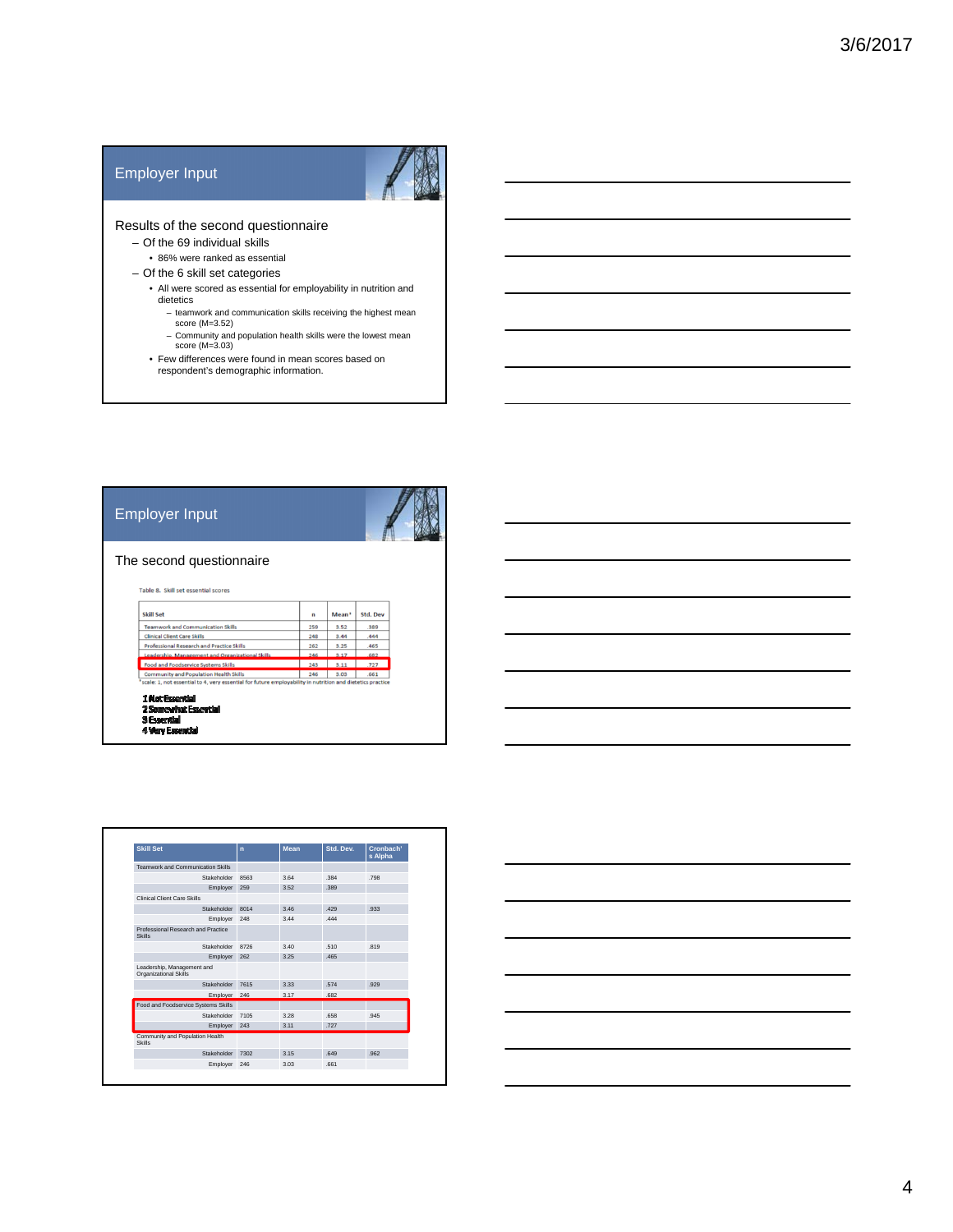#### 2015 ACEND

#### Competency Gap Analysis



- Focus groups of 27 practitioners, educators, preceptors and employers
	- 12 educators
	- 6 preceptors
	- 9 practitioners (several of whom were employers)
	- employers
- 2012 Competencies were grouped into four domains
	- scientific and evidence base of practice
	- professional practice expectations
	- clinical and customer services
	- support knowledge

#### Competency Gap Analysis



#### Methodology:

- Open-ended and probing questions
- Four focus groups, 2 hours long
- Gather feedback from participants regarding the identified gaps and required enhancement to the competencies in an effort to determine the minimum expectation of the student entering current and future practice in nutrition and dietetics

#### Competency Gap Analysis



# of research ar<br>analysis of inf<br>ate research

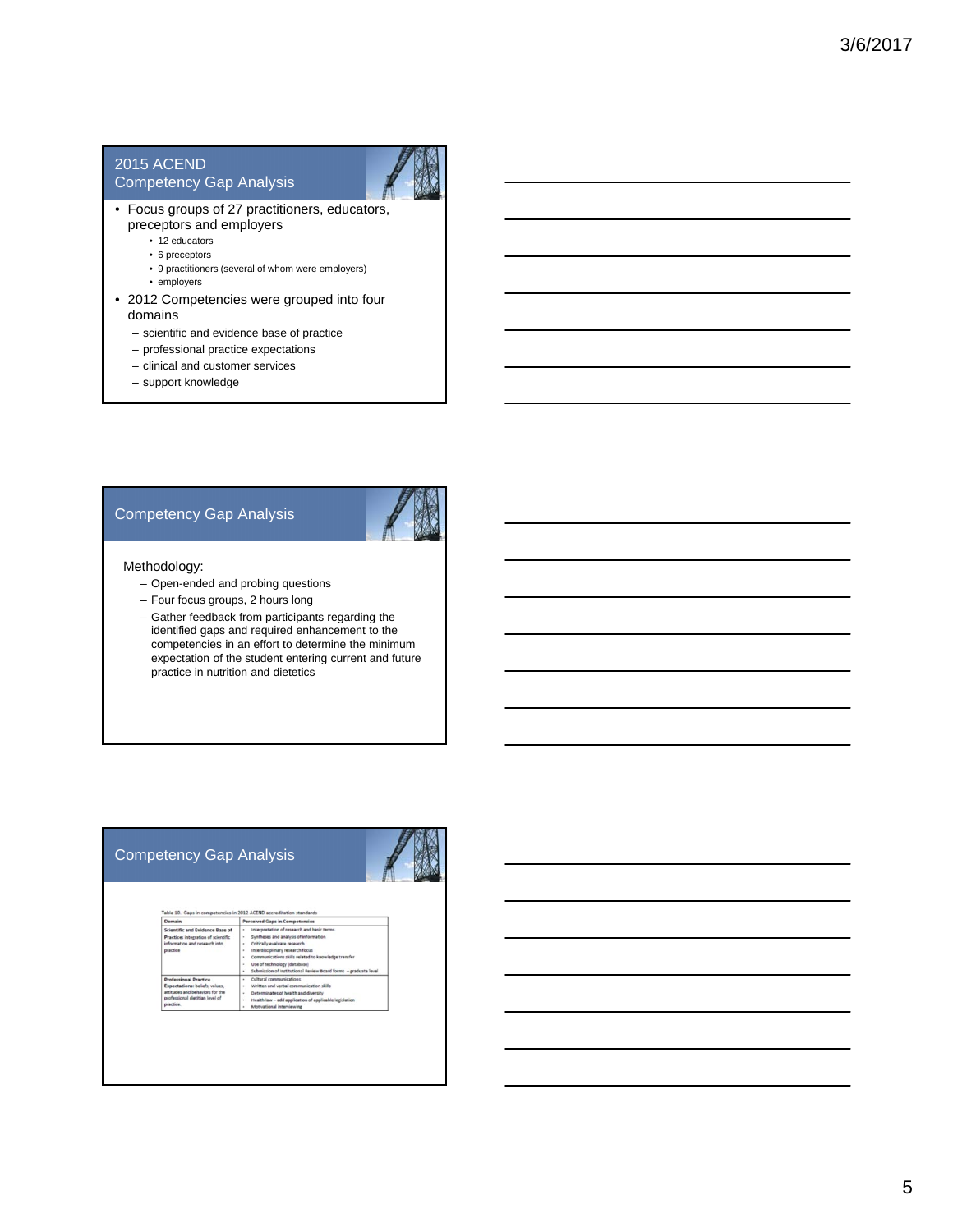## Competency Gap Analysis

### What is the definition of food preparation and culinary skills?



In corresponding with Mary Gregoire, Executive Director of ACEND, she wrote,

> "ACEND does not have a definition for food preparation or culinary skills;

you are correct that interpretation of those concepts is left to individual programs to define and there likely are some differences."

#### Research Study



- This pilot study has been approved by the IRB at The University of Akron
- By participating in these activities you are giving consent to participate in the pilot study
- You may discontinue participating in these activities at any time
- There will be no identifiers collected or reported
- All data reported will be aggregate
- In advance, thank you for your participation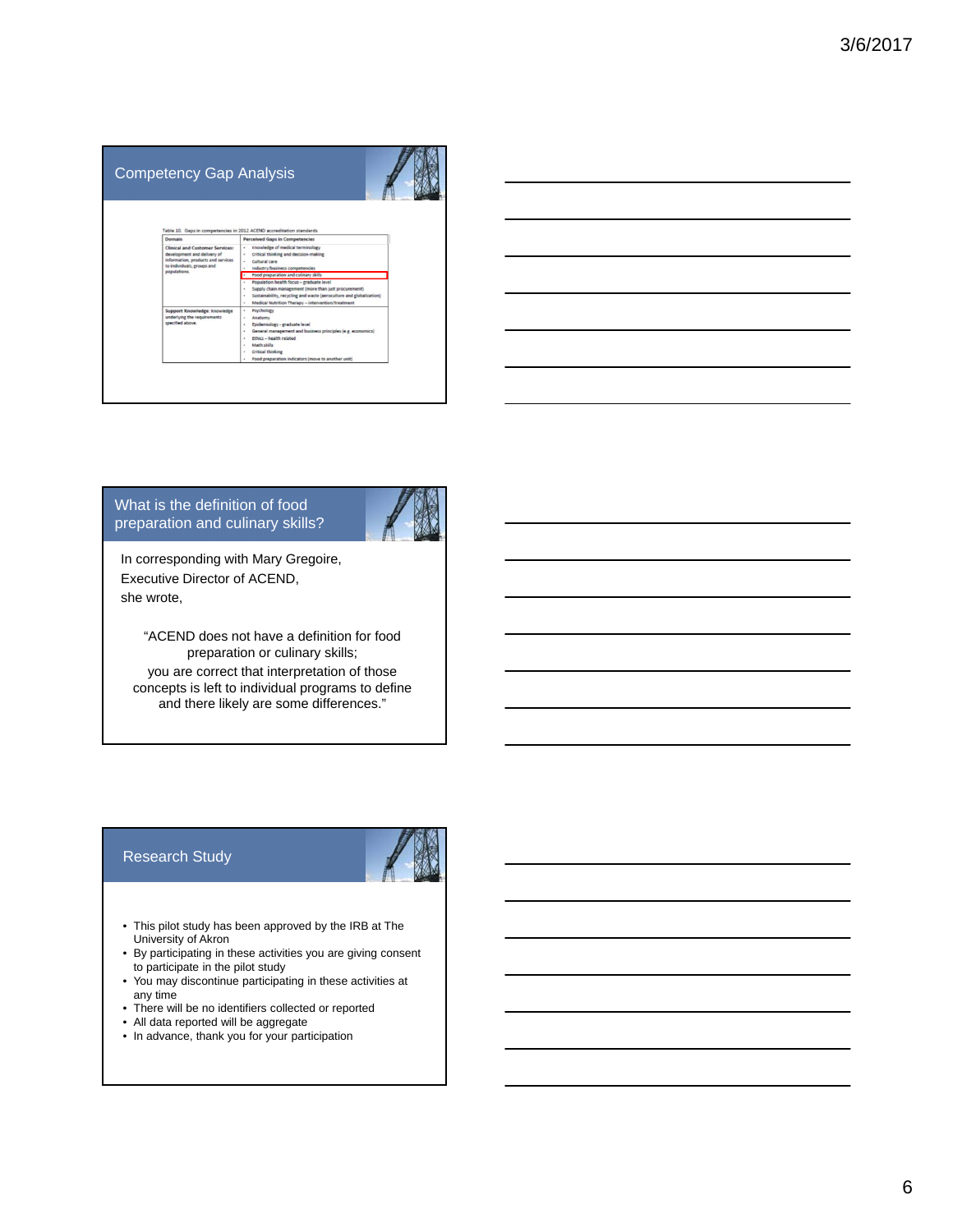

#### Activity



#### • Task 1

- Open package of colored cards
	- Each card has a Food and Culinary Professionals Dietetic Practice Group Competency
	- Under each competency there are 3 spaces
- Working as a group;
	- List 3 skills you consider necessary to meet the competency
		- **Rank them as follows:**
			- » **1. Easiest**
			- » **2. More difficult**
			- » **3. Most difficult**
		- **Short answers please**

#### **Activity**



#### • Task 2

- Working as a group;
	- Rank the competencies
		- **most important to least important** for dietetic students to accomplish
- Hang your ranked cards on the grid on the wall
	- **most important to least important**
		- Remove the cover on the adhesive strip on the back of the card